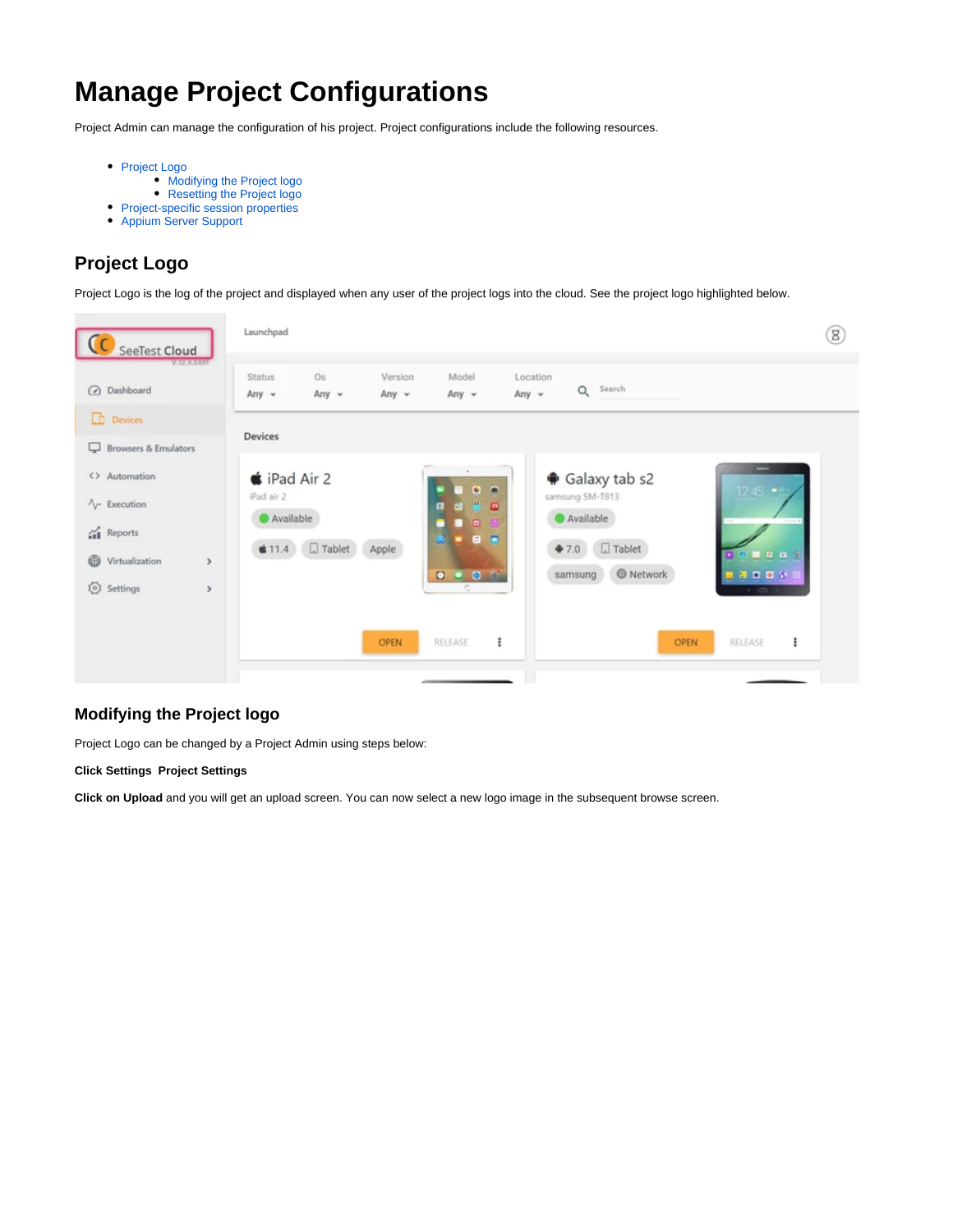

## <span id="page-1-0"></span>**Resetting the Project logo**

Project admin can reset the logo to the default.

### **Click Settings Project Settings Reset**

The action will lead you to delete the current logo image and reset to default.

## <span id="page-1-1"></span>**Project-specific session properties**

- Project Admin has the ability to set the default app properties for the project. Each project will have its own default app properties
- The properties will be applied for STAW, Grid, Eclipse Plugins, IntelliJ Plugins sessions.
- Properties lists can be found at [SetProperty](https://docs.experitest.com/display/TE/SetProperty) page

#### **Click Settings Project Automation**

| $\equiv$ | C SeeTest                        |                                                                                                                                                                                                 | $Bq$ QUEUED |
|----------|----------------------------------|-------------------------------------------------------------------------------------------------------------------------------------------------------------------------------------------------|-------------|
|          | V.20.4.8518                      |                                                                                                                                                                                                 |             |
|          | ED Dashboard                     | <b>O</b> Add<br>$Z$ Edit<br><b>IDelete</b>                                                                                                                                                      |             |
|          |                                  |                                                                                                                                                                                                 |             |
|          | <b>D</b> Devices                 | Allow the addition of automation sessions properties to change the default behavior in Automation Web, Grid, Edipse plugin and Intellij plugins.<br>See our documentation for more information. |             |
|          | <b>El</b> Browsers & Emulators   | Use Appium Server (C)<br>Version:<br>$\checkmark$                                                                                                                                               |             |
|          | Automation                       |                                                                                                                                                                                                 |             |
|          | A Execution                      | <b>Property Value</b><br><b>Property Name</b>                                                                                                                                                   |             |
|          |                                  | android.instrumentation.camera<br>true                                                                                                                                                          |             |
|          | <b>db</b> Reports                | EriBank<br>my.key                                                                                                                                                                               |             |
|          | <b>EB</b> Applications           |                                                                                                                                                                                                 |             |
|          | Settings<br>$\overline{ }$       |                                                                                                                                                                                                 |             |
|          | <b>Users</b>                     |                                                                                                                                                                                                 |             |
|          | <b>Device Policies</b>           |                                                                                                                                                                                                 |             |
|          | Network Profiles<br>Project Logo |                                                                                                                                                                                                 |             |
|          | <b>Project Automation</b>        |                                                                                                                                                                                                 |             |
|          | Broadcasting                     |                                                                                                                                                                                                 |             |
|          | Diagnose                         |                                                                                                                                                                                                 |             |

**Add**, **Edit,** and **Delete** buttons can be used to add the property name and values.